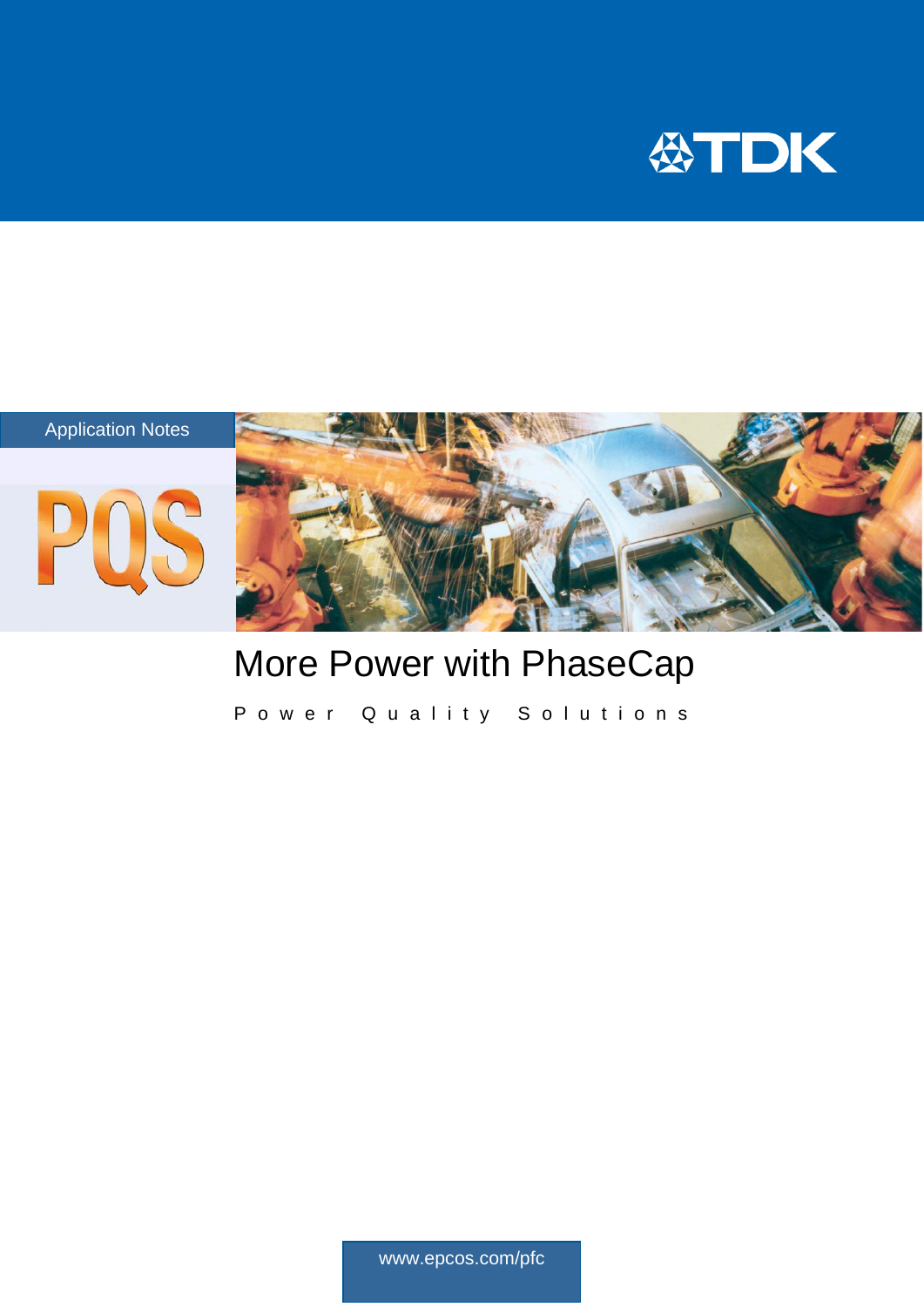

The collection of "PQS Application Notes" is a library with in-depth information on PFC applications, case studies and reference projects. It also serves as a helpdesk for all topics relating to PFC and PQS, is suitable for training purposes and is designed to answer frequently asked questions.

Each issue will focus on a particular application topic, a specific solution or a topic of general interest. The aim is to share the extensive knowledge gained globally by EPCOS PFC experts with regional staff who deal with PFC and PQS. The authors of the PQS Application Notes have extensive experience in the field of PFC and PQS and a professional background as electrical/design engineers or product marketing managers throughout the world.

These PQS Application Notes are issued from time to time and can be downloaded from the EPCOS Internet under www.epcos.com/pfc

Please contact the EPCOS PM department in Munich if you wish to receive the latest issue of the PQS Application Notes automatically by e-mail. A list with available titles may also be obtained from the PM department in Munich.

#### **Important Notes**

Some parts of this publication contain statements about the suitability of our products for certain areas of application. These statements are based on our knowledge of typical requirements that are often placed on our products for a particular customer application. It is incumbent on the customer to check and decide whether a product is suitable for use in a particular application. This Application Note may be changed from time to time without prior notice. Our products are described in detail in our data sheets. The Important Notes (www.epcos.com/ImportantNotes) and the product specific warnings and cautions must be observed. All relevant information is available through our sales offices.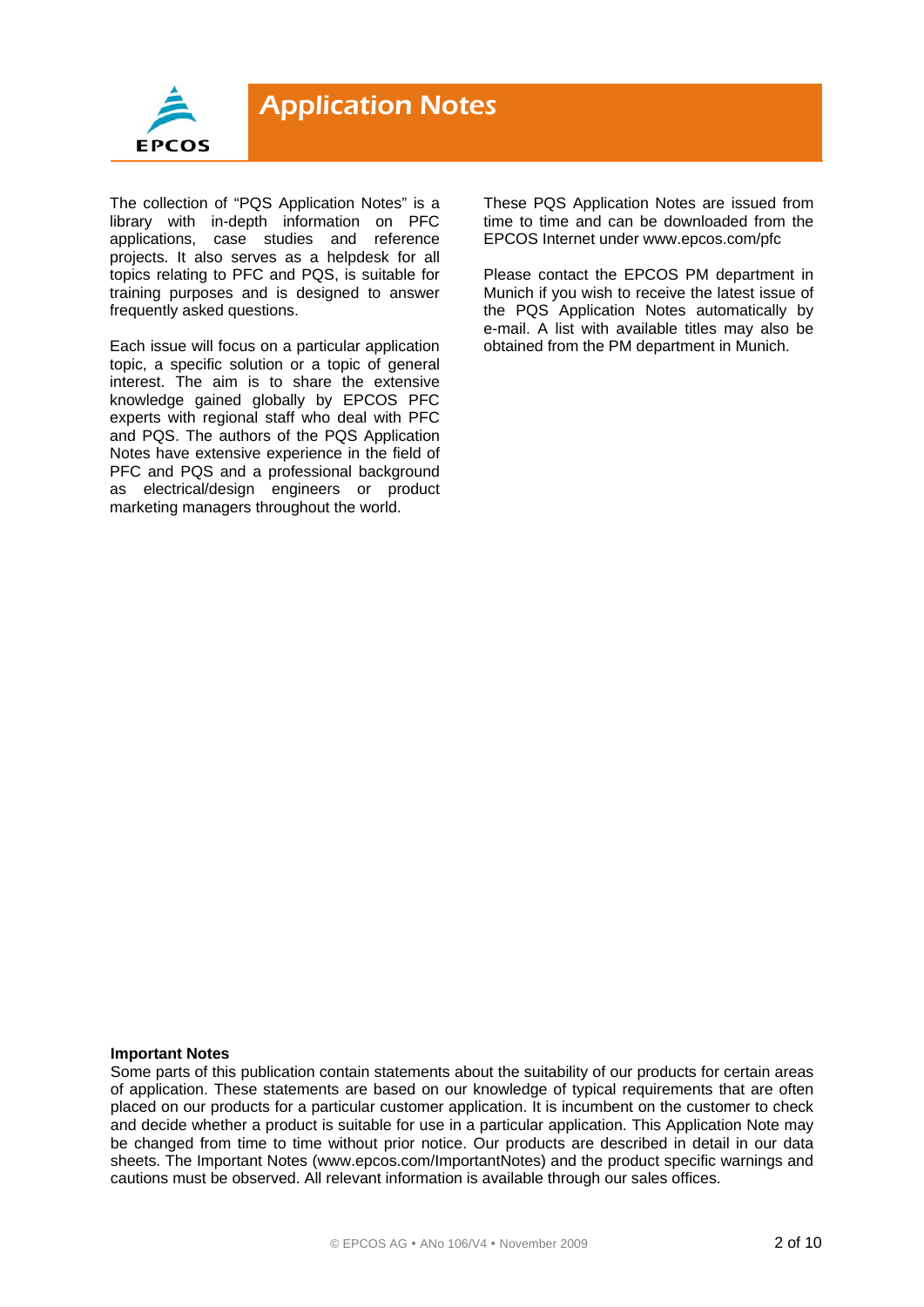

#### **Foreword**

This application note was first issued in 1998 in the Components Magazine by EPCOS. Now, almost 10 years later, it has not lost its topicality.

In this version, we have done some slight changes that were necessary due to the enhancement the PhaseCap-series has experienced since its introduction to the market.

The high number of PhaseCap sold all over the world is a self-speaking proof for the continuous success of this series and the technology behind it.



#### **The Author**

*Harald Vetter* holds the Dipl. -Ing. Degree from University of Applied Sciences, Regensburg/Germany. Various milestones - especially as head of R&D department PC at EPCOS - mark his long career within the company with many new product developments. He played the major role in the development of dry MKK-AC PFC capacitors, wellknown as PhaseCap-series. Holding numerous prices and patents for PEC and PFC, Mr. Vetter has been promoted Product Manager PEC beginning 2007.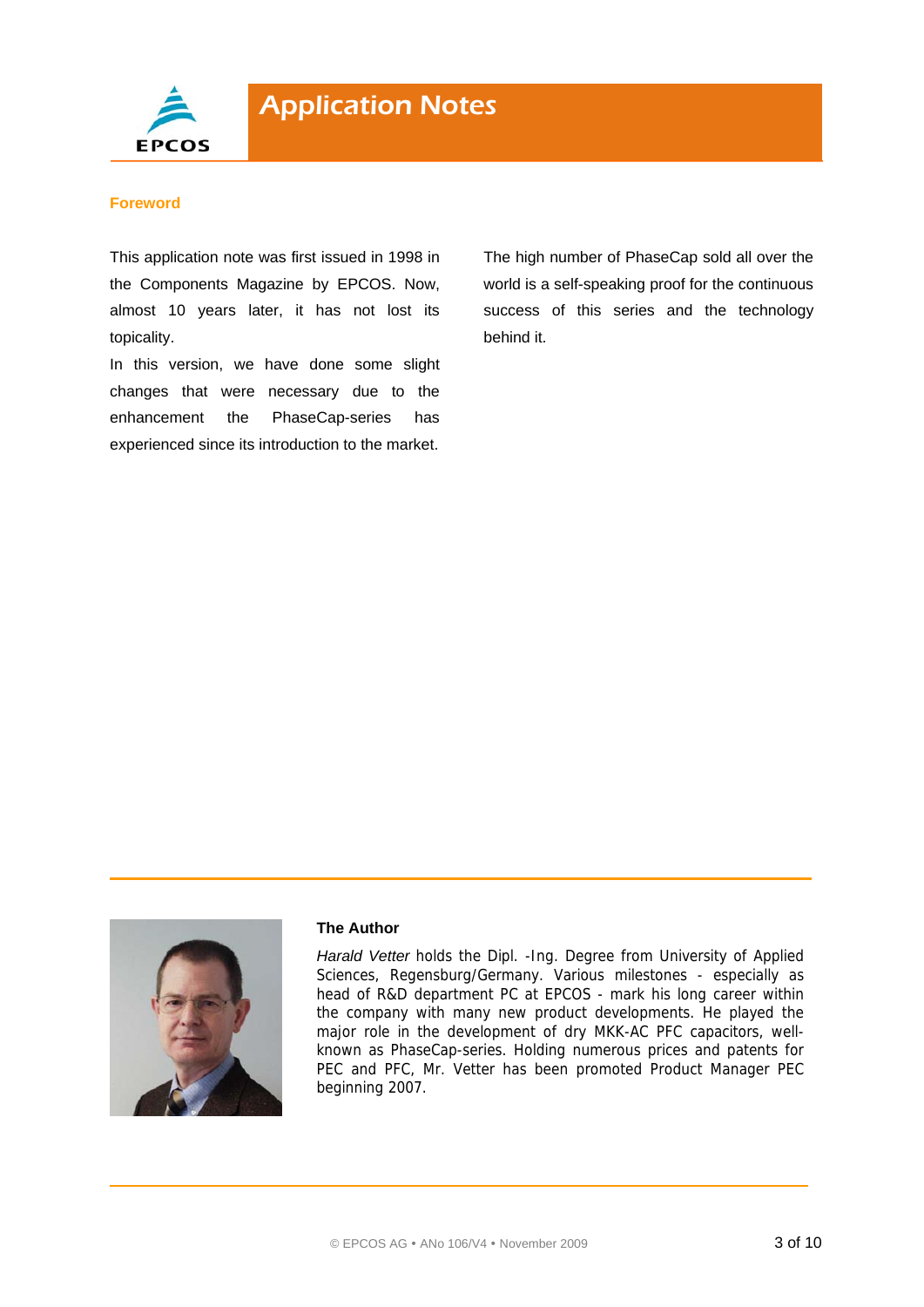

## **Application Notes**<br>More Power with PhaseCap

#### **Contents**

| 1.             |  |  |  |
|----------------|--|--|--|
| ш              |  |  |  |
| ш              |  |  |  |
| П              |  |  |  |
| ш              |  |  |  |
| 2.             |  |  |  |
| $\blacksquare$ |  |  |  |
| $\blacksquare$ |  |  |  |
| 3.             |  |  |  |
| ш              |  |  |  |
|                |  |  |  |
| ш              |  |  |  |
| ш              |  |  |  |
| 4.             |  |  |  |
|                |  |  |  |
| ш              |  |  |  |
| ш              |  |  |  |
| 5.             |  |  |  |
| ш              |  |  |  |
| ш              |  |  |  |
| ш              |  |  |  |
| ш              |  |  |  |
| ш              |  |  |  |
| 6.             |  |  |  |
|                |  |  |  |
| ш              |  |  |  |
|                |  |  |  |
| H              |  |  |  |
| 7.             |  |  |  |
| $\blacksquare$ |  |  |  |
| $\mathcal{L}$  |  |  |  |
| ш              |  |  |  |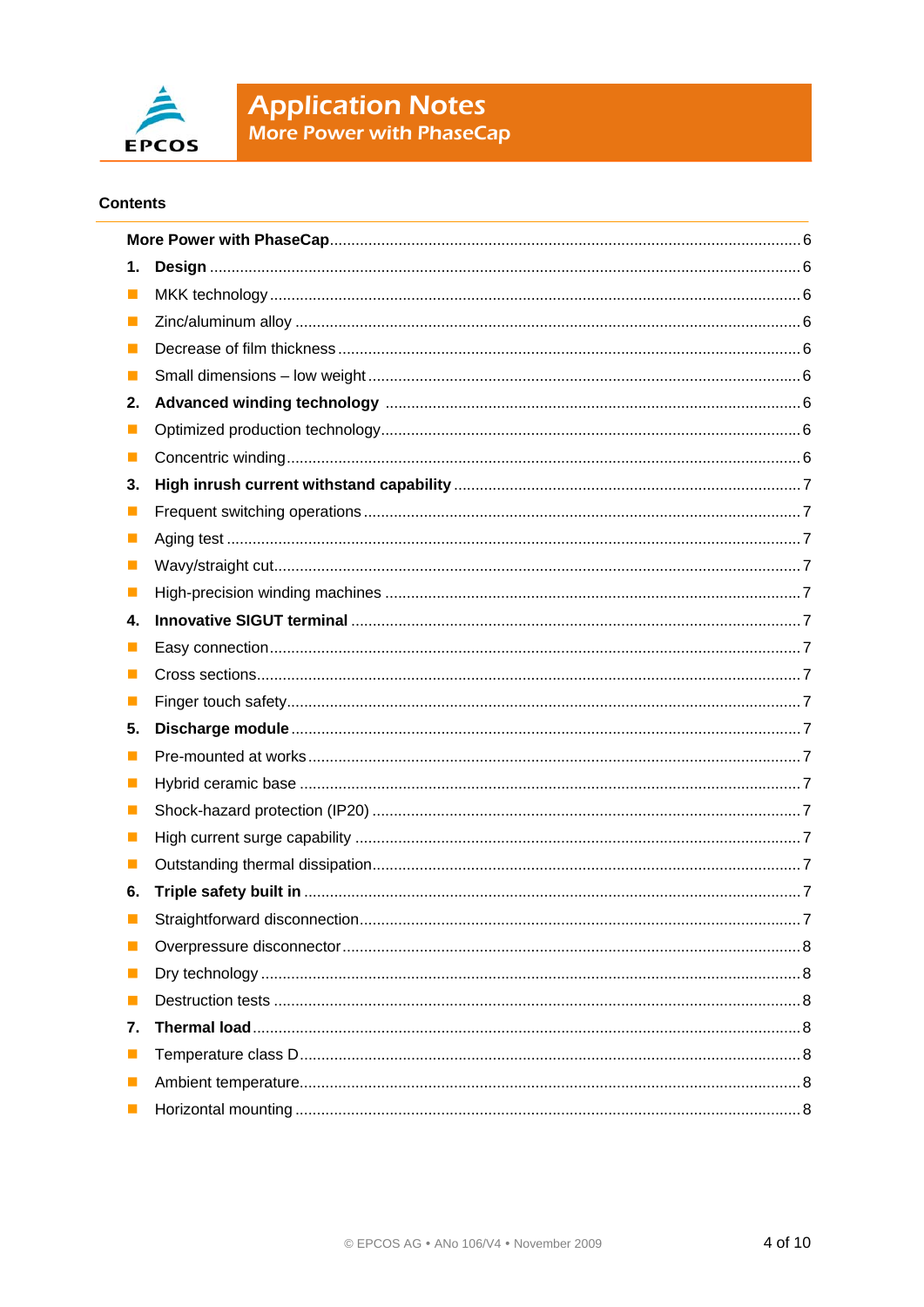

# **Application Notes**<br>More Power with PhaseCap

| 8. |  |
|----|--|
|    |  |
|    |  |
|    |  |
|    |  |
| 9. |  |
|    |  |
|    |  |
|    |  |
|    |  |
|    |  |
|    |  |
|    |  |
|    |  |
|    |  |
|    |  |
|    |  |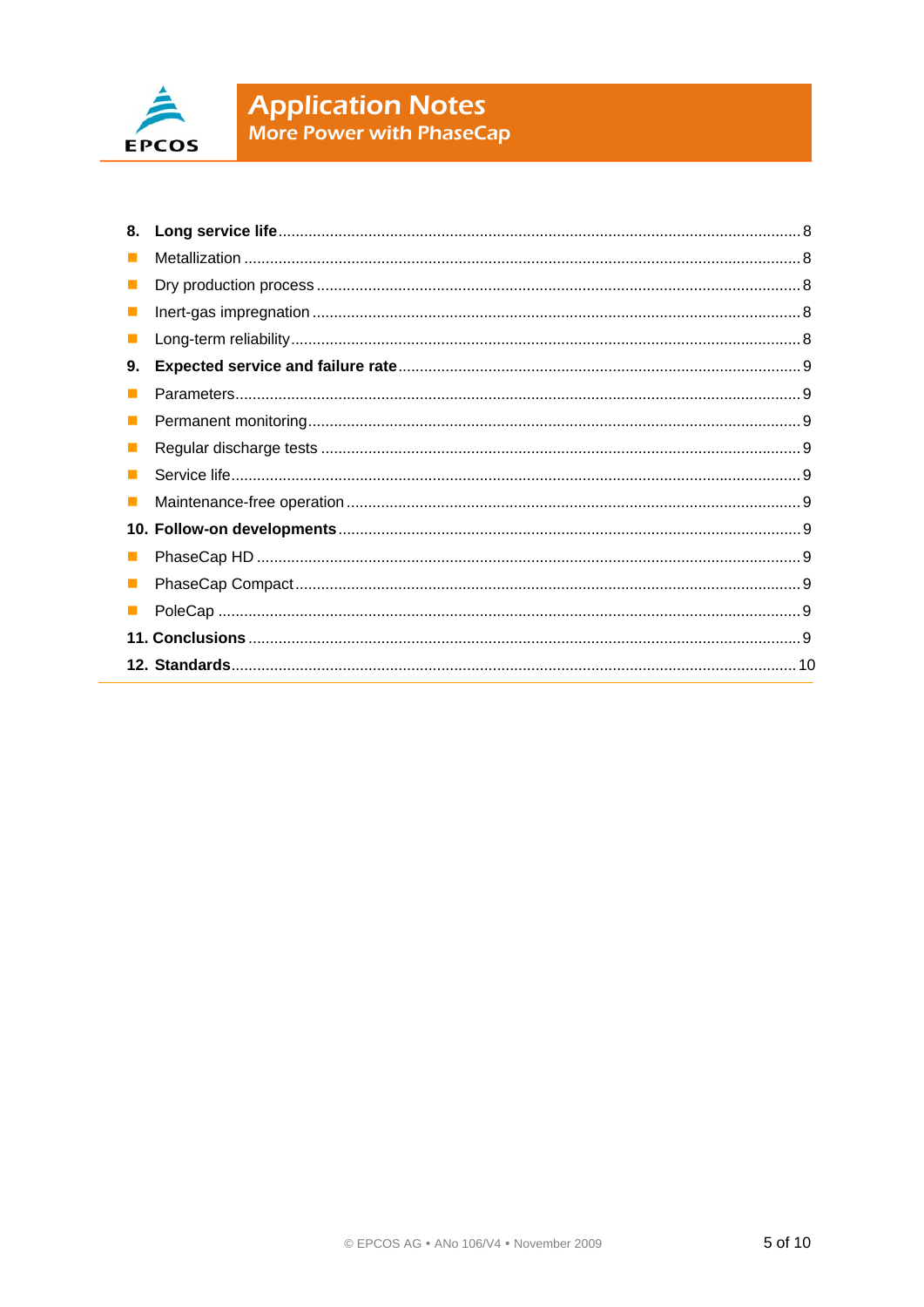

#### Power Factor Correction

### More Power with PhaseCap

Their compact design and reliability have made the PhaseCap® series of power capacitors for power factor correction a true all-rounder among AC capacitors. Covering a voltage range from 230 to 800 V, outputs from 5 to 36 kvar, of single- and three-phase types, they have found wide acceptance on the market ever since their introduction in 1985.

#### 1. Design

PhaseCap capacitors with their many unique features are used not only for power factor correction in low-voltage switchgear but also in countless other applications as well. The design of the PhaseCap is based on the innovative **MKK technology**<sup>1</sup> . This change in film from pure aluminum metallization (**MKP**<sup>2</sup> ) to **zinc/aluminum alloy** resulted in better capacitor performance and materialized a **decrease of film thickness** allowing significantly **smaller dimension and weight**.

Their advanced metallization and winding technology including excellent self-healing properties have made EPCOS the world leader in capacitors for power factor correction. PhaseCap offer an economical and space saving alternative to banks of several smaller capacitors that are connected in parallel with elaborate wiring and lower reliability.

More than two million of these **gasimpregnated** power capacitors with metallized polypropylene film housed in cylindrical aluminum cans have been sold worldwide.

- 1 **1) MKK** – **M**etallisierter **K**unststoff **k**ompakt = metallized polypropylene compact
- **2) MKP M**etallisierter **K**unststoff **P**olypropylen = metallized polymer polypropylene



**Fig. 1:** PFC capacitor of the PhaseCap series: compact design and maximum reliability

#### 2. Advanced winding technology

There are powerful arguments in favor of using PhaseCap capacitors for power factor<br>correction. Thanks to an optimized correction. Thanks to an **production technology**, the windings of PhaseCap capacitors are produced with the highest precision.

Electrically separate capacitor elements are **concentrically wound** (Fig. 2) onto an insulated metal or plastic core tube in a single operation. Three-phase windings for delta connections or one to three single-phase windings can be produced without major retooling.



**Fig. 2:** Concentric 3-phase-winding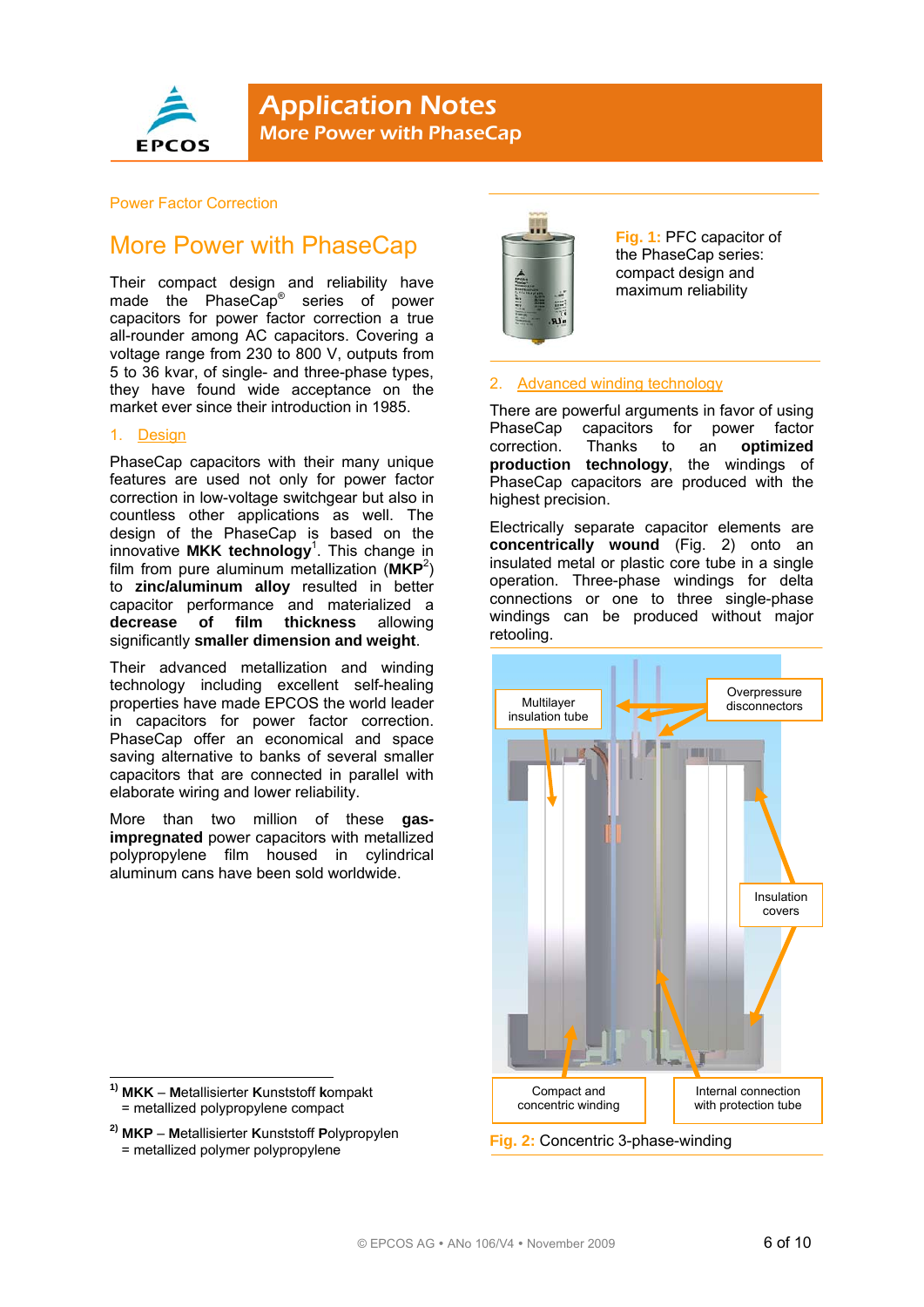

#### 3. High inrush current withstand capability

Capacitors in low-voltage switchgear systems are exposed to **frequent switching operations**. They must be able to handle peak surge currents without any reduction of service life. During a 1,500-hour **aging test** to IEC 60831-2/EN 60831-2, PhaseCap capacitors are put through 1,000 discharge cycles at a defined inductance. Technological improvements, such as a heavy edge metallization and a combined **wavy**/**straight cut** (Fig. 3) for an increased contact area in conjunction with **winding machines of high precision,** have increased their pulse handling capability far beyond the minimum requirements laid down in IEC and EN standards.



**Fig. 3:** EPCOS wavy cut/straight cut combination

#### 4. Innovative SIGUT terminal

The three-pole SIGUT clamp terminal is insulated at both ends and makes **connection easy**. The insulator has a tracking resistance greater than 600 to DIN 53480. The terminal clamps are designed for reliable connection of untreated wires in several strands with **cross**  sections up to 16 mm<sup>2</sup>. This innovative clamp design also prevents loosening of screws





under heavy mechanical and thermal stress. The M12 threaded stud on the base is used for both grounding and mounting. SIGUT technology satisfies all relevant requirements for **finger-touch safety** and contact by the back of the hand.

#### 5. Discharge module

The discharge module is already **pre-mounted** and thus simplifies assembly and increases reliability. This innovative discharge module on a **hybrid ceramic base** between the clamps ensures **shock-hazard protection (IP20),** so that inadvertent body contact or short circuits between phase and housing are prevented. The connection to the capacitor is simply achieved by insertion of the module. A **high current surge capability** and **outstanding thermal dissipation** mean further benefits for the customer.



**Fig. 5:** Pre-mounted discharge module

#### 6. Triple safety built in

PFC equipment for low-voltage switchgear must be largely maintenance-free. **Straightforward disconnection** of gasimpregnated PhaseCap capacitors is expected after extended periods of operation. As a result of non self-healing regeneration processes, especially when the capacitor is overloaded or



**Fig. 6:** Safety device overpressure disconnector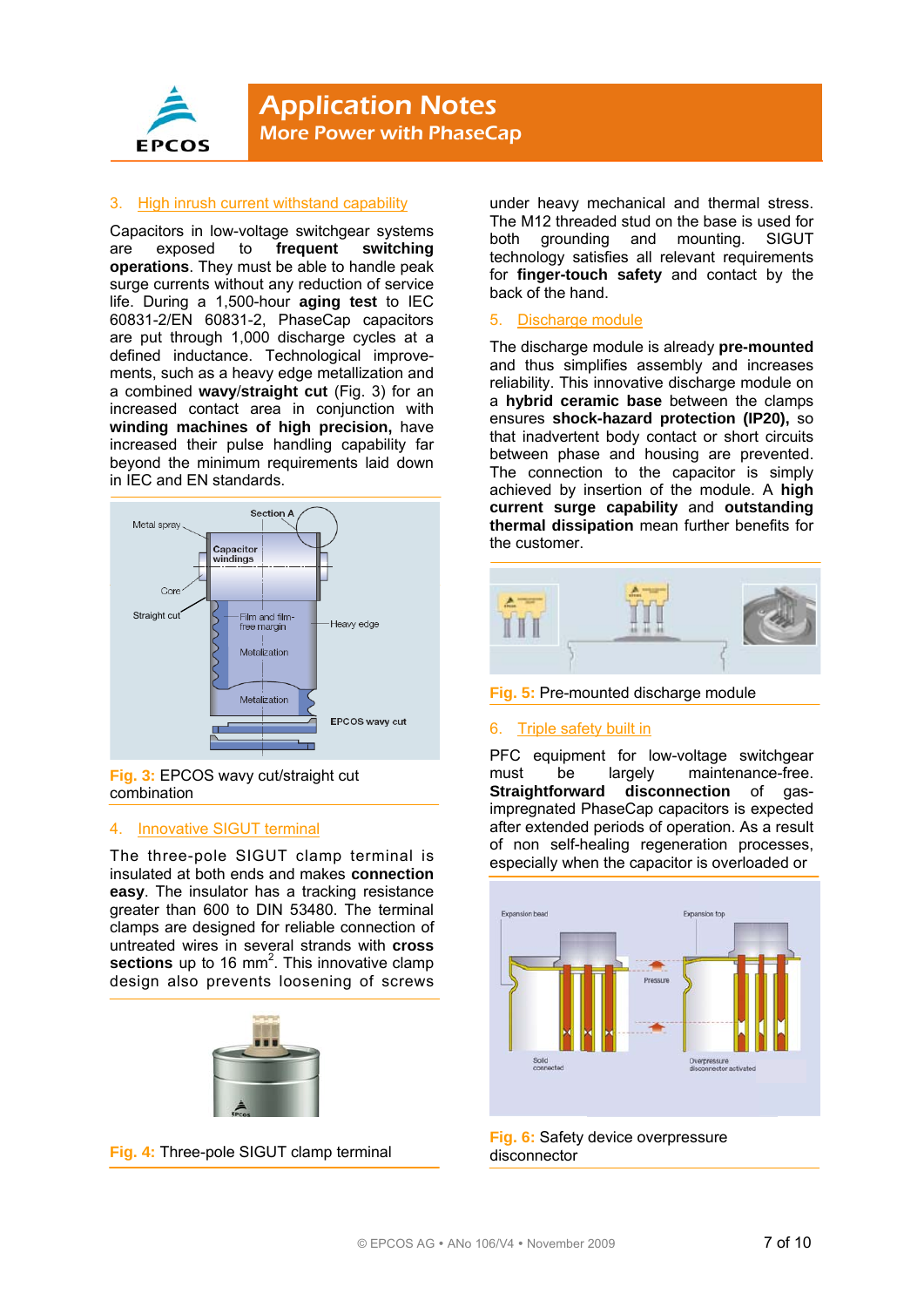

approaches the end of its service life, gas escaping from the dielectric increases the pressure inside the can. The specially shaped snap lid then deforms in a controlled manner, simultaneously elongating the wires of the **overpressure disconnector** until the three phases are disconnected (Fig. 6). This safety mechanism reacts quickly as a result of the small volume of gas in the case. A ceramic insulating tube reliably envelops the preset breaking point of the wires to prevent the risk of arc travel during disconnection. The **dry technology** used for PhaseCap avoids the risk of leaking oil. PhaseCap capacitors have passed **destruction tests** to IEC 60831- 2:1995 and EN 60831-2:1993. Under these standards, no drops of liquid may fall to the floor at the end of the test, the case must not rupture, no live parts may be exposed, no flames may appear and no flashover or breakdown may occur in the AC voltage test of the coating/case. Tests have also shown that no inflammable or explosive gases escape.

#### 7. Thermal load

PhaseCap capacitors are certified under **temperature class D** of IEC 60831-1:1996/EN 60831-1:1993, i.e. permissible ambient temperatures of +45 °C on a 24-hour average and +55 °C momentarily. For planning compensation equipment in low-voltage switchgear, VDE 0660, Part 500 calls for an annual mean **ambient temperature** of +35 °C. PhaseCap capacitors have a thermal resistance  $R_{\text{th}}$  of approximately 2 – 3 K/W, depending on can size (see table 1), comparable to that of liquid-impregnated capacitors. Their thermal resistance is also<br>influenced by their mounting position. influenced by their mounting **Horizontal mounting** has the benefit of good air flow with natural convection. Thanks to their low weight, the capacitors can be mounted horizontally and fastened by the threaded stud on the base without additional support.

Height H<sub>case</sub> = 200 mm  $\rightarrow$  R<sub>th</sub>  $\approx$  2 K/W

Height H<sub>case</sub> = 164 mm  $\rightarrow$  R<sub>th</sub>  $\approx$  3 K/W

This approach is independent of can diameter.

**Table 1:** R<sub>th</sub>-values related to can size

Thumb rule for calculation of temperature difference hot spot - ambient,  $dT_{hs-a}$ :

dT<sub>hs-a</sub> [K]≈R<sub>th</sub> [K/W]xQ [kvar]x0,45 [W/kvar]

Check for overload short time operation:

 $T_{amb}$  ≤ 70 [°C]- $R_{th}$  [K/W]xQ [kvar]x0,45 [W/kvar]

#### 8. Long service life

Capacitance losses can occur at high temperatures and AC voltage loads through corrosion of the metallization layer, especially if it is exposed to humidity and atmospheric oxygen. In PhaseCap capacitors, a **metalization** based on a special zinc/ aluminum alloy developed by EPCOS and a carefully monitored **dry production process** rule out corrosion from the start. This ensures constant capacitance throughout their long service life. The rated voltage is limited by parameters such as the permissible partialdischarge inception voltage determined by the capacitor design. Most partial discharges appear in regions of higher field strength, e.g. at the metallization edges, in air gaps between films, in the cracks and gaps of solid impregnation and in air bubbles of liquid agents. Complete bubble free impregnation is not possible with an average spacing of about 0.1 μm between the smooth film, and partially impregnated all-plastic windings contain residual atmospheric oxygen, at least on the inside, which shortens the service life of the dielectric.

To improve the general usability of PhaseCap capacitors vis-à-vis other capacitor technologies and in particular to raise their partial-discharge-inception-voltage, an  $N_2$ **inert-gas impregnation** has been used. Just like liquid impregnating agents, this non-toxic and incombustible gas floods the capacitor after it is vacuum-dried, ensuring verifiable, constant quality. The case is then hermetically sealed and examined with a leakage tester. In addition to endurance tests, feedback from numerous users has contributed to the constant capacitance and **long-term reliability** of PhaseCap capacitors.

The dry design of PhaseCap Premium capacitors makes them ideal for PFC applications because, in contrast to all oil or PCB-impregnated capacitors, no liquid can escape in the event of mechanical damage or excessive overload and thus pollute the environment or damage the compensation system.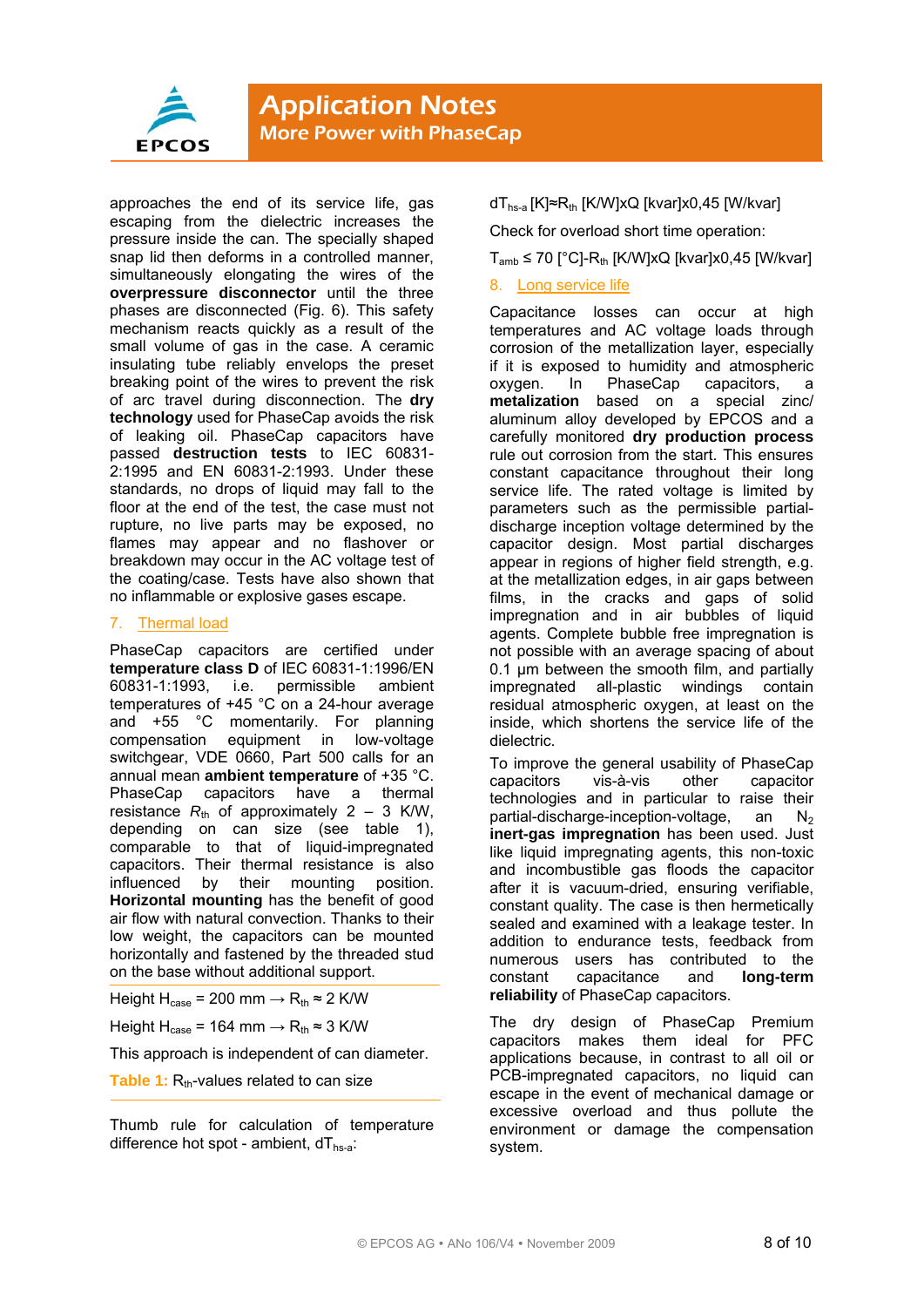

**Application Notes** More Power with PhaseCap

#### 9. Expected service and failure rate

The service life of power capacitors is determined by various **parameters** which must be carefully optimized, e.g. scaling of the dielectric, film quality, metallization structure, static winding pressure and partial-discharge inception voltage. The production of PhaseCap capacitors is **permanently monitored**, and the data for all process parameters is logged and analyzed. In addition, their contact quality is checked in **regular discharge tests**.

The failure rates quoted for PhaseCap capacitors are calculated on the basis of statistical distributions and include confidence intervals whose limits can be more narrowly defined as component hours increase. Well over three million PhaseCap capacitors have been sold since the first series of MKK capacitors was launched in 1985. Results of endurance tests and feedback from the field both indicate that if PhaseCap capacitors of the B25667-series are used as intended, they can achieve a **service life** up to more than 115,000 hours. The B25668-series even reaches a service life of up to 130,000 hours; both series with a maximum failure rate of 50 FIT.

Figures like these show that PhaseCap capacitors for power factor correction meet user demands for **maintenance-free operation** in full.

#### 10. Follow-on developments

PhaseCap capacitors are today the state-ofthe-art for most conventional and dynamic PFC-applications in a voltage range up to 800 VAC and an output of 33 kvar/50 Hz (36 kvar/ 60 Hz). In case of need for higher output or different requirements, the add-ondevelopments of MKK-PhaseCap product family should briefly be mentioned:

**PhaseCap HD-series offer highest output** in only one can: available at different voltages, 40 to 60 kvar can be realized at small dimensions, therefore suited for applications where space is crucial.

**PhaseCap Compact**, offers highest life expectancy (up to 180,000 h at temperature class -40/C); allowing up to 10 000 switching operations per year. Compact design for optimum utilization of space inside a panel.

 **PoleCap** capacitors for outdoor usage are available in MKK-technology also.

#### 11. Conclusion

#### **Features and benefits at a glance**

 **Self-healing design, inert gas impregnation:** Maintenance-free operation with highly constant capacitance, high temperature class, flameproof

 **Optimized manufacturing with statistical process control:** Long service life of up to 115,000 hours for B25667-series, up to 130,000 hours for B25668-series

 **Combined wavy/smooth cut with increased contact area:** High pulse strength, inrush current withstand capability of up to 200 times the rated current for B25667-series, up to 300 times for B25668-series; capacitors can be connected in parallel and standard contactors can be used

 **Special Zn/Al metallization:** Reduced losses, customer-specific power factor correction for reactive powers

- **Overpressure disconnector:**  Straightforward disconnection at end of service life
- Three-pole SIGUT<sup>®</sup> clamp terminal: Enhanced shock hazard protection, no screws to lose, reduced assembly costs, discharge resistors can be added for increased reliability
- **Use of non-hazardous materials**  Easy, environmentally friendly disposal at end of service life
- **Low weight and height:** Universal mounting for low-profile design